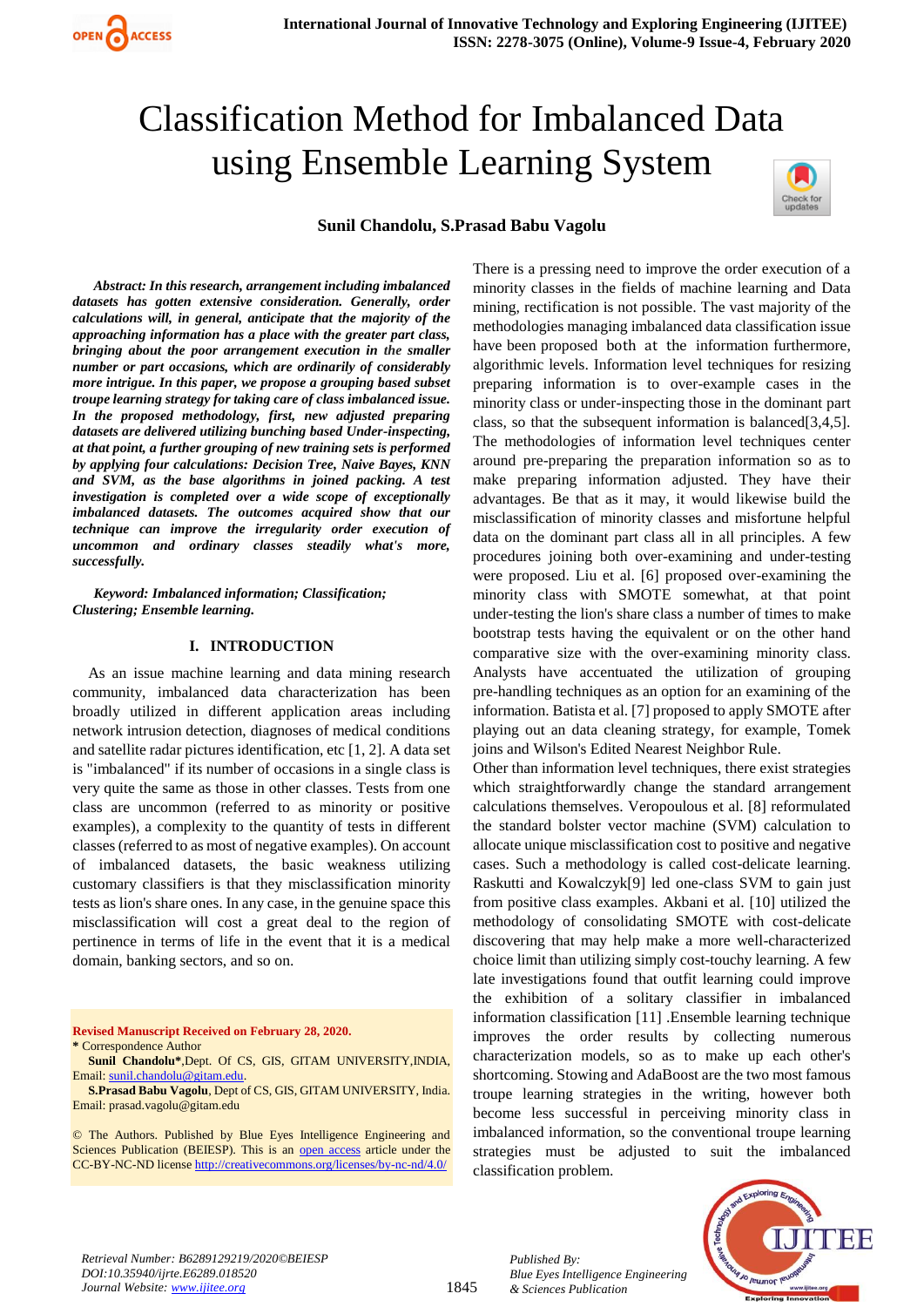In this work, we propose a novel half breed way to deal with manage class irregularity, another Clustering-based Subset Troupe Learning Method (CSEM). Our methodology joins three procedures: grouping, under-testing, and troupe.

To start with, the first preparing informational index is separated into two subsets, one for positive and one for negative class, in light of the class names. At that point, the K-implies grouping calculation is applied to group the information occasions in the negative class into K negative subset gatherings. Next, the under-testing approach chooses an appropriate number of larger part class tests from each bunch by considering the proportion of the quantity of bunch gathering tests to the quantity of the complete negative examples. Along these lines, we make a few offset informational collections with all minority class cases and an under-inspecting lion's share class cases from bunching negative gatherings. Ultimately, on the model structure stage, for each decent dataset, one subset model is prepared. We apply four calculations to prompt the subset model counting Decision Tree, Naive Bayes, kNN and SVM. Besides, these subset models are then coordinated by consolidated bagging to fabricate an incorporated model that is expected to render preferable execution over the subset model prepared on the first dataset alone. The rest of the paper is sorted out as pursues. Section 2 depicts the grouping based subspace outfit learning strategy. In section 3, we show exploratory outcomes. At last, we close our work in section 4.

## **II. CLUSTERING-BASED SUBSET ENSEMBLE LEARNING**

Method Accept that the number of tests in the class-imbalanced dataset is N, which incorporates the greater part class tests (MA) and minority class tests (MI). The size of MA is spoken to as SizeMA, and SizeM1 is the number of tests in MI. In the class-imbalanced dataset, Size MA is far bigger than SizeM1

#### **2.1. Clustering-based under-sampling**

Under-examining is a viable technique to manage the class unevenness issue. Be that as it may, the serious issue of under-testing is that it disposes of numerous possibly valuable Mama tests. As we probably are aware, bunching is to amass a gathering of examples into groups, so designs inside a bunch are like one another and not at all like examples having a place with an alternate bunch. So as to lessen the data misfortune of the under-examining strategy, we first group all dominant part tests in the dataset into k bunches and select those more delegate tests from k cluster groups.

Let the quantity of larger part in the ith cluster ( $i \le i \le k$ ) be Size i MA, the quantity of under-testing chosen dominant part class tests in the ith bunch are appeared in expression (1):

$$
SSize_{_{MA}}^{i} = Size_{_{MI}} \times \frac{Size_{_{MA}}^{i}}{Size_{_{MA}}}
$$
 (1)

Expression (1) confirms that more majority class tests would be chosen in the cluster which carries a number of examples. Chosen greater part class tests from k clusters gatherings are joined with all the minority class tests so another reasonable training set is formed.

### **2.2. Combined subset bagging ensemble**

The troupe is a thought that utilizes different students on a

*Retrieval Number: B6289129219/2020©BEIESP DOI:10.35940/ijrte.E6289.018520 Journal Website: www.ijitee.org*

given issue and join their yield choices to make a official choice for better execution. Outfit learning techniques have some attractive favorable position. To start with, each and every learning model has restriction and may perform in an unexpected way because of inadequate information, averaging a significant number of them can diminish the general danger of making a poor expectation. Second, certain learning calculations goes up against the neighborhood optima issue, such as choice tree, groups may maintain a strategic distance from it by running neighborhood search in various manners, where a superior estimate to the genuine capacity is normal. Packing is abbreviated type of bootstrap total. It is the main successful method for outfit learning and is one of the clear techniques for versatile weight and joining. Packing takes a base arrangement learning calculation L and preparing set S as info, and returns a board of trustees of classifiers  $C^*$ , a last classifier  $C^*(x)$  is constructed from  $Ct(x),C2(X),C3(x)$  The guideline of planning a decent troupe learning calculation is to consider "assorted variety" among the board of trustees individuals with great individual exactnesses kept up. All troupe calculations endeavor to empower decent variety; it can be accomplished verifiably by controlling preparing information or utilizing diverse preparing parameters for every person. In this way, to acquire great imbalanced arrangement execution, we propose a joined subset packing troupe technique, in detail, we initially receive bunching based under-inspecting way to deal with create various arrangements of imbalanced beginning preparing information, second, numerous characterization calculations are arranged and the classifier of every subset just as every datum set is prepared with an arbitrary chose grouping calculation, in our investigations, we utilize four calculations by packing gathering way: Decision Tree, Naive Bayes, kNN and SVM, at long last, all created classifiers are joined by larger part deciding in favor of a ultimate conclusion. The entire bunching based subset gathering learning technique for imbalanced information is represented in figure 1.

| <b>CSEM</b> (Clustering-based Subset Ensemble                        |  |  |  |  |  |
|----------------------------------------------------------------------|--|--|--|--|--|
| learning Method)                                                     |  |  |  |  |  |
| Input:                                                               |  |  |  |  |  |
| D: a training data set<br>T: a test data set                         |  |  |  |  |  |
|                                                                      |  |  |  |  |  |
| C: [Decision Tree, Naive Bayes, kNN, SVM]                            |  |  |  |  |  |
| K-means: cluster algorithm                                           |  |  |  |  |  |
| Output:                                                              |  |  |  |  |  |
| L: label of classification results                                   |  |  |  |  |  |
| <b>Procedure:</b>                                                    |  |  |  |  |  |
| $train_{\text{tot}}$ = majority instances<br>D.<br>of<br>1.          |  |  |  |  |  |
| <i>train<sub>MI</sub></i> = minority instances of D; I =0;           |  |  |  |  |  |
| $k =$ Size(train <sub>Ma</sub> )/Size(train <sub>Ma</sub> )<br>$2-1$ |  |  |  |  |  |
| 3.<br>Clustering $train_{rel}$ , k, k-means)                         |  |  |  |  |  |
| 4.<br>for all $c$ in $C$ do                                          |  |  |  |  |  |
| 5.<br>$i = i+1$                                                      |  |  |  |  |  |
| 6.<br>randomly select samples from k groups and                      |  |  |  |  |  |
| generate train' <sub>u</sub>                                         |  |  |  |  |  |
| $\tau$<br>train' = train' <sub>us</sub> $\cup$ train <sub>us</sub>   |  |  |  |  |  |
| 8.<br>$model_i = learn(c, train')$                                   |  |  |  |  |  |
| 9.<br>$T_i =$ bagging(model <sub>i</sub> )                           |  |  |  |  |  |
| end for<br>10.                                                       |  |  |  |  |  |
| $M'(x) = \arg \max \sum I(T_i(x) = y)$<br>11.                        |  |  |  |  |  |
| 12<br>$I = M V T \lambda$                                            |  |  |  |  |  |

## **FIG 1. THE CSEM ALGORITHM**



*Published By: Blue Eyes Intelligence Engineering & Sciences Publication* 

1846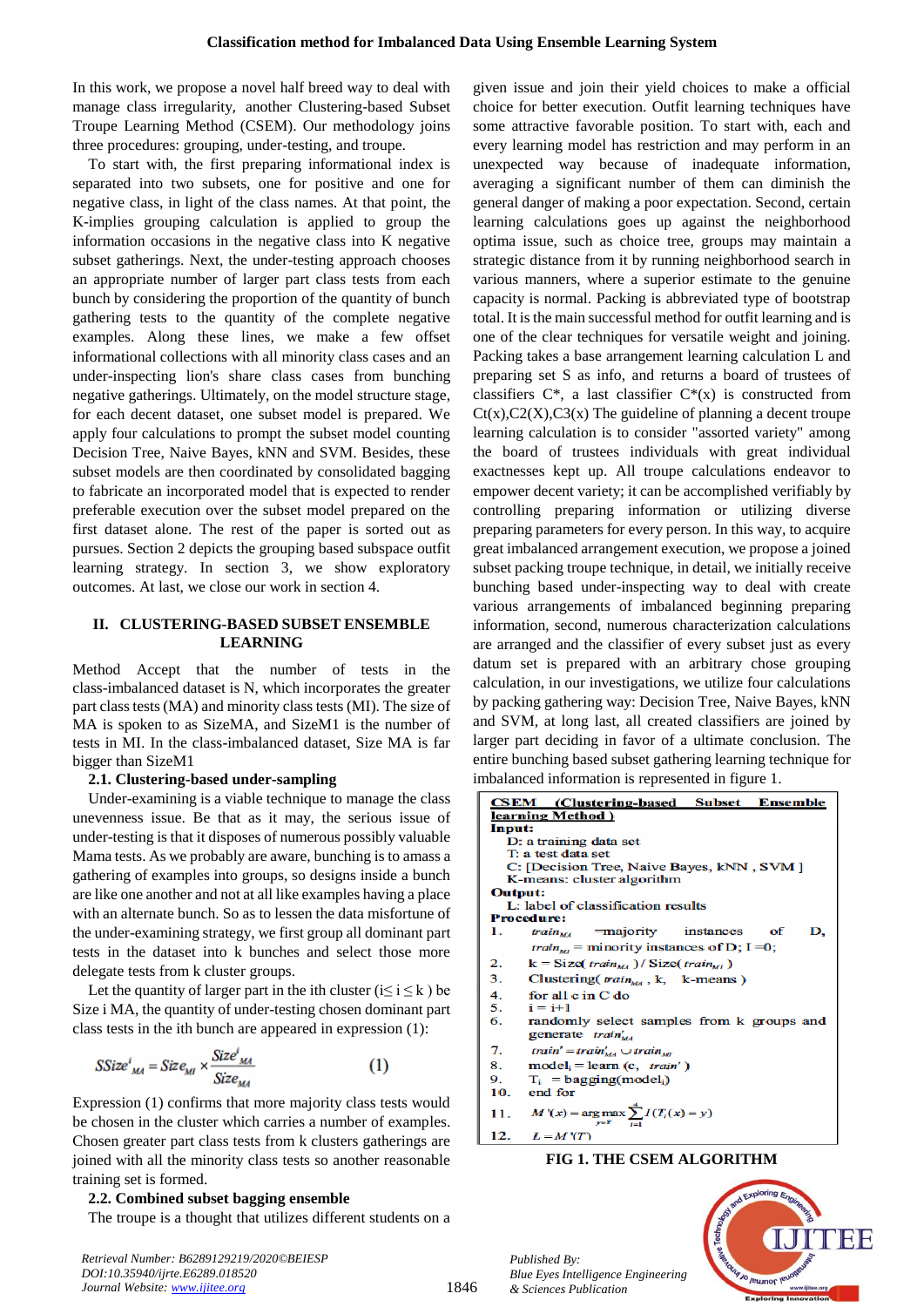

## **III. RESULT ANALYSIS**

We consider five benchmark true imbalanced dataset from UCI AI storehouse to approve our proposed technique. They are part as one class, in enclosure in the last section, versus the remainder of the classes. Table 1 abridges the primary highlights of these datasets, which are the quantity of models (Total), number of traits (characteristics), size of negative class and size of positive class.

|  | TABLE 1. UCI DATASETS SUMMARY DESCRIPTIONS |
|--|--------------------------------------------|
|--|--------------------------------------------|

| Data            | <b>Total</b> | attributes | <b>Positive</b> | <b>Negative</b> |
|-----------------|--------------|------------|-----------------|-----------------|
| sonar           | 208          | 60         | 97              | 111             |
| <b>Diahetes</b> | 768          | 8          | 268             | 500             |
| Vowel           | 990          | 18         | 199             | 647             |
| Vehicle         | 846          | 19         | 330             | 1980            |
| Page-blocks     | 5473         | 10         | 115             | 5358            |

Our experiment utilizes two basic evaluation measures, ROC Area and F-measure to evaluate performance of all learning models on imbalanced data. The receiver operating characteristic curve (ROC) is a fundamental tool classification evaluation, a quantitative representation of a ROC curve is the area under it, which is known as AUC, AUC measure is computed by

$$
AUC = \frac{TP_{\text{rate}} + TN_{\text{rate}}}{2} = \frac{TP}{TP + FN} + \frac{TN}{TN + FP}
$$
(2)

The F -measure is a combined measure for precision and recall

$$
F-measure = \frac{2TP}{2TP + FP + FN}
$$
 (3)

Where TP, TN, FP, and FN are the quantity of True Positives, True Negatives, False Positives and False Negatives, separately. We utilize the Weka programming to play out a progression of tests. The primary objectives of this exploration are to pick up a few bits of knowledge on the exhibitions of grouping based

subset stowing group strategies in imbalanced datasets, to make the correlation with the proposed strategy, Bagging furthermore, AdaBoost with two re-examining techniques are utilized, the two re-inspecting strategies incorporate under-examining and Destroyed. The consequences of the different calculations with deference to AUC and F-measure are appeared in Table 2.

| TABLE 2. CLASSIFICATION PERFORMANCE FOR VARIOUS METHODS |
|---------------------------------------------------------|
|                                                         |

| <b>Datasets</b> | <b>Method</b> |               | F-measu<br>ere | AUC   |
|-----------------|---------------|---------------|----------------|-------|
|                 |               |               | 0.706          | 0.776 |
|                 | C4.5          | <b>Bag-US</b> | 0.813          | 0.968 |
|                 |               | Ada-SMOTE     | 0.757          | 0.898 |
|                 |               |               | 0.693          | 0.798 |
|                 | <b>NB</b>     | Bag-US        | 0.75           | 0.803 |
| sonar           |               | Ada-SMOTE     | 0.75           | 0.817 |
|                 | <b>KNN</b>    |               | 0.765          | 0.803 |
|                 |               | <b>Bag-US</b> | 0.811          | 0.901 |
|                 |               | Ada-SMOTE     | 0.716          | 0.79  |
|                 | <b>SVM</b>    |               | 0.604          | 0.684 |
|                 |               | Bag-US        | 0.588          | 0.772 |
|                 |               | Ada-SMOTE     | 0.629          | 0.808 |
|                 | <b>CSEM</b>   |               | 0.889          | 0.929 |

|                 | C4.5        |                                    | 0.718          | 0.894          |
|-----------------|-------------|------------------------------------|----------------|----------------|
|                 |             | Bag-US                             | 0.355          | 0.949          |
|                 |             | Ada-SMOTE                          | 0.952          | 0.99           |
|                 |             |                                    | 0.428          | 0.867          |
|                 | NB          | Bag-US                             | 0.282          | 0.88           |
|                 |             | Ada-SMOTE                          | 0.444          | 0.927          |
|                 |             |                                    | 0.76           | 0.872          |
| vowel           |             |                                    |                |                |
|                 | <b>KNN</b>  | Bag-US                             | 0.19           | 0.75           |
|                 |             | Ada-SMOTE                          | 0.862          | 0.92           |
|                 |             |                                    | 0.22           | 0.90           |
|                 | <b>SVM</b>  | Bag-US                             | 0.19           | 0.88           |
|                 |             | Ada-SMOTE                          | 0.846          | 0.955          |
|                 | <b>CSEM</b> |                                    | 0.875          | 0.959          |
|                 |             |                                    | 0.594          | 0.729          |
|                 | C4.5        | Bag-US                             | 0.656          | 0.794          |
|                 |             | Ada-SMOTE                          | 0.661          | 0.812          |
|                 |             |                                    | 0.644          | 0.818          |
|                 |             |                                    |                |                |
|                 | <b>NB</b>   | Bag-US                             | 0.655          | 0.808          |
|                 |             | Ada-SMOTE                          | 0.667          | 0.764          |
| diabetes        |             |                                    | 0.594          | 0.747          |
|                 | <b>KNN</b>  | Bag-US                             | 0.708          | 0.808          |
|                 |             | Ada-SMOTE                          | 0.716          | 0.747          |
|                 |             |                                    | 0.587          | 0.699          |
|                 | <b>SVM</b>  | Bag-US                             | 0.632          | 0.762          |
|                 |             | Ada-SMOTE                          | 0.638          | 0.768          |
|                 |             |                                    | 0.875          | 0.924          |
|                 |             | <b>CSEM</b>                        |                |                |
|                 |             |                                    | 0.861          | 0.962          |
|                 | C4.5        | Bag-US                             | 0.899          | 0.995          |
|                 |             | Ada-SMOTE                          | 0.9            | 0.994<br>0.811 |
|                 | <b>NB</b>   | Bag-US                             | 0.551<br>0.751 | 0.822          |
|                 |             | Ada-SMOTE                          | 0.817          | 0.969          |
| vehicle         |             |                                    | 0.851          | 0.937          |
|                 | <b>KNN</b>  | Bag-US                             | 0.804          | 0.961          |
|                 |             | Ada-SMOTE                          | 0.864          | 0.964          |
|                 |             |                                    | 0.826          | 0.791          |
|                 | <b>SVM</b>  | <b>Bag-US</b>                      | 0.699          | 0.922          |
|                 |             | Ada-SMOTE                          | 0.916          | 0.994          |
|                 |             | <b>CSEM</b>                        | 0.862          | 0.976          |
|                 |             |                                    | 0.609          | 0.744          |
|                 | C4.5        | <b>Bag-US</b>                      | 0.33           | 0.971          |
|                 |             | Ada-SMOTE                          | 0.629          | 0.768          |
| Page-bloc<br>ks | NВ          |                                    | 0.433          | 0.946          |
|                 |             | <b>Bag-US</b>                      | 0.419          | 0.928          |
|                 |             | Ada-SMOTE                          | 0.541          | 0.909          |
|                 | KNN         | $\overline{\phantom{a}}$<br>Bag-US | 0.549<br>0.305 | 0.914<br>0.945 |
|                 |             | Ada-SMOTE                          | 0.593          | 0.928          |
|                 |             |                                    |                |                |
|                 |             |                                    | 0.395          | 0.856          |
|                 | SVM         | Bag-US<br>Ada-SMOTE                | 0.375<br>0.45  | 0.922<br>0.857 |
|                 |             | <b>CSEM</b>                        | 0.74           | 0.978          |
|                 |             |                                    |                |                |

Table 2 shows the F-measure and AVC execution of Packing and AdaBoost troupe techniques with two inspecting techniques utilizing four fundamental classifiers on five twofold datasets. In table, "- ","Bag-VS" and "Ada-SMOTE" mean just an essential group without re-inspecting, Bagging with under-testing and AdaBoost with SMOTE. The brings about strong show the best qualities.



*Retrieval Number: B6289129219/2020©BEIESP DOI:10.35940/ijrte.E6289.018520 Journal Website: www.ijitee.org*

*Published By:*